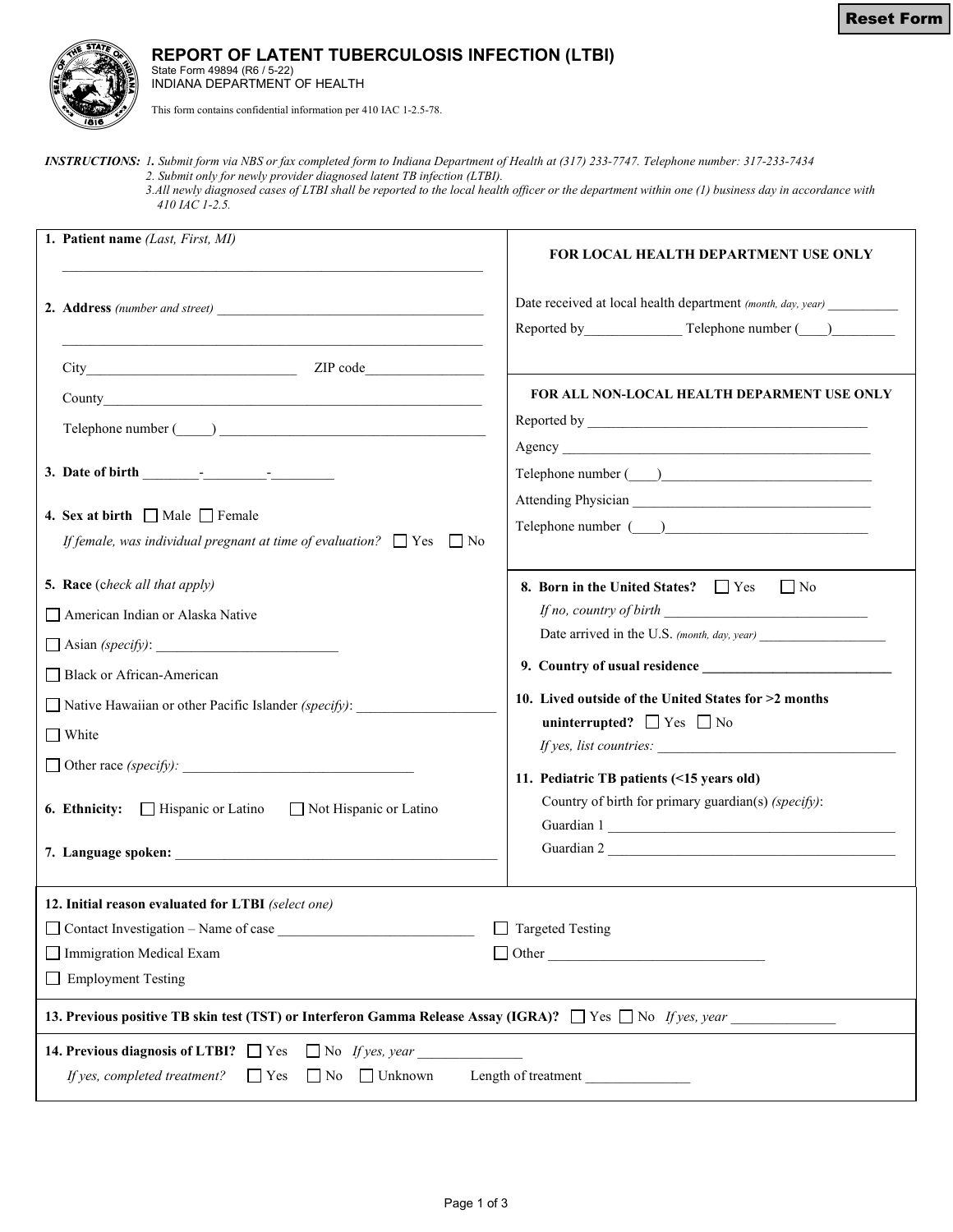| 15. TB skin test                                                                                        |  |  |  |  |
|---------------------------------------------------------------------------------------------------------|--|--|--|--|
| $\Box$ Negative<br>Not done<br>$\Box$ Positive                                                          |  |  |  |  |
|                                                                                                         |  |  |  |  |
|                                                                                                         |  |  |  |  |
|                                                                                                         |  |  |  |  |
| 16. Interferon Gamma Release Assay                                                                      |  |  |  |  |
| $\Box$ QuantiFERON (QFT)                                                                                |  |  |  |  |
| $\Box$ Positive<br>$\Box$ Negative<br>$\Box$ Indeterminate<br>$\Box$ Not done                           |  |  |  |  |
|                                                                                                         |  |  |  |  |
| $\Box$ T-SPOT                                                                                           |  |  |  |  |
| $\Box$ Positive<br>$\Box$ Negative<br>$\Box$ Borderline<br>$\Box$ Invalid<br>$\Box$ Not done            |  |  |  |  |
|                                                                                                         |  |  |  |  |
| 17. Chest X-ray/CT                                                                                      |  |  |  |  |
| Initial chest X-ray/CT:                                                                                 |  |  |  |  |
| $\Box$ Normal<br>Abnormal, not consistent with TB Abnormal, TB disease ruled out                        |  |  |  |  |
| <b>Date of chest X-ray/CT</b> (month, day, year) <b>Previous chest X-ray/CT</b> date (month, day, year) |  |  |  |  |
| <b>18. HIV status at time of diagnosis</b> (select one) <b>Date of HIV test</b> (month, day, year)      |  |  |  |  |
| □ Positive □ Negative □ Indeterminate □ Pending □ Refused □ Not offered                                 |  |  |  |  |
| $\Box$ No<br>19. Was the patient diabetic at the time of evaluation? $\Box$ Yes                         |  |  |  |  |
| 20. Current smoking or vaping of nicotine products status at time of evaluation?                        |  |  |  |  |
| $\Box$ Current everyday smoker<br>□ Current someday smoker                                              |  |  |  |  |
| Former smoker<br>$\Box$ Never smoker                                                                    |  |  |  |  |
| Smoker, current status unknown                                                                          |  |  |  |  |
| 21. Has the patient ever worked as one of the following? (Select all that apply.)                       |  |  |  |  |
| Health care worker<br>Migrant / seasonal worker                                                         |  |  |  |  |
| Correctional facility worker<br>□ None of the above                                                     |  |  |  |  |
|                                                                                                         |  |  |  |  |
| 22. What is the patient's current occupation?                                                           |  |  |  |  |
| Health care worker<br>$\Box$ Migrant / seasonal worker                                                  |  |  |  |  |
| Correctional facility worker                                                                            |  |  |  |  |
|                                                                                                         |  |  |  |  |
| Place of employment                                                                                     |  |  |  |  |
| $\Box$ Unemployed<br>Retired                                                                            |  |  |  |  |
| □ Not seeking employment (e.g., student, homemaker, disabled person)                                    |  |  |  |  |
|                                                                                                         |  |  |  |  |
| 23. Has the patient ever been homeless?<br>$\Gamma$ Yes<br>$\Box$ No                                    |  |  |  |  |
|                                                                                                         |  |  |  |  |
| 23a. Has the patient been homeless in the past twelve (12) months?<br>$\Box$ No<br>$\Box$ Yes           |  |  |  |  |
|                                                                                                         |  |  |  |  |